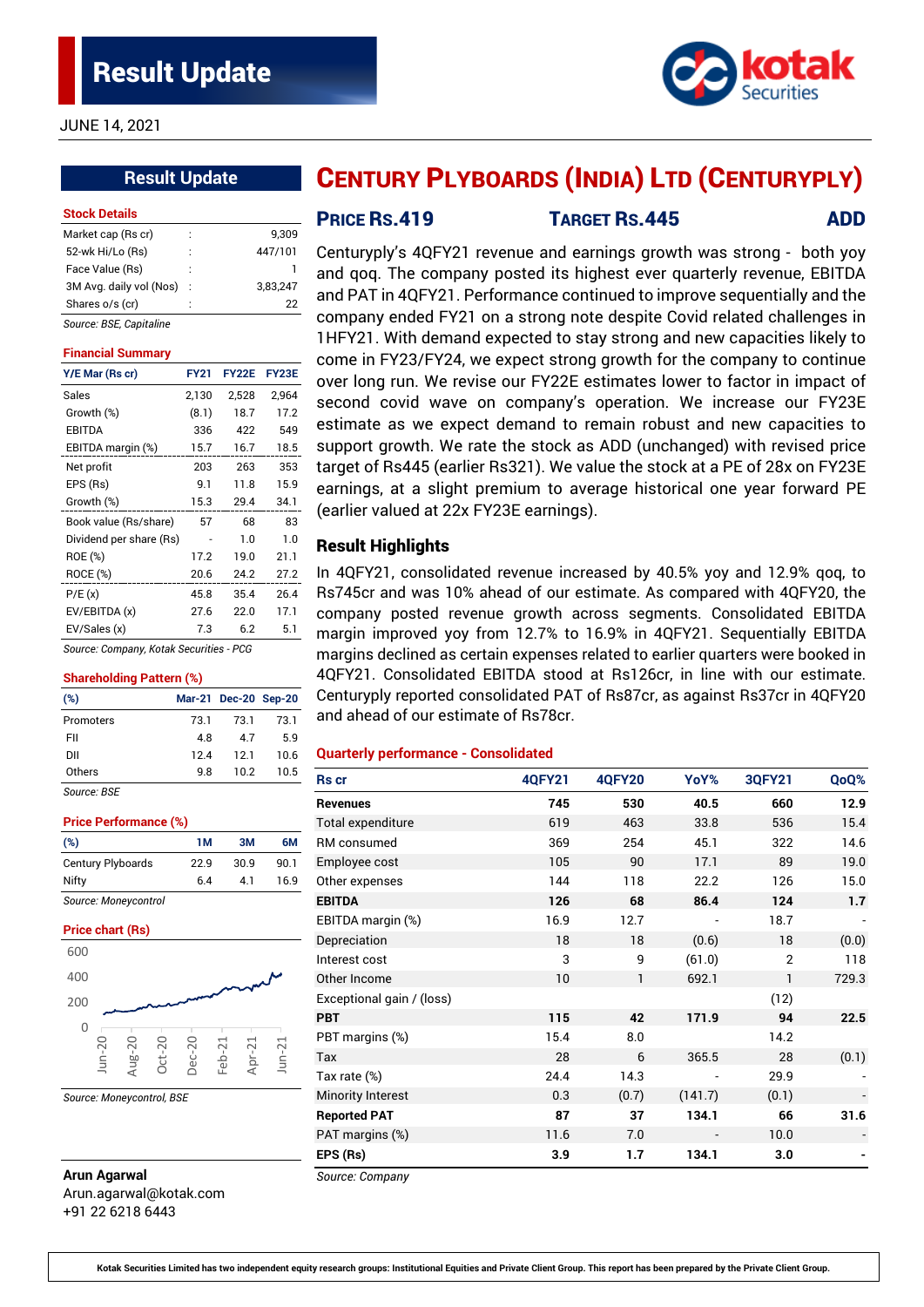

# Outlook and Valuation

Despite losing sales in 1HFY21, due to the Covid induced lockdown, performance recovered significantly in 2HFY21. Company's 1QFY22 performance is expected to be impacted on account of second covid wave; however, we expect the demand to pick-up from 2QFY22. Assuming no further lockdown, we expect the company to witness healthy revenue growth, improved EBITDA margin and earnings. With demand expected to stay strong and new capacities likely to come in FY23/FY24, we expect strong growth for the company to continue over long run. We rate the stock as ADD (unchanged) with revised price target of Rs445 (earlier Rs321).

# Quarterly performance - Consolidated

Centuryply reported strong yoy and qoq revenue growth in 4QFY21 led by growth across segments. Revenue on a consolidated basis stood at Rs745cr, 40.5% higher yoy and 10% better than our estimate. Demand recovery witnessed in 3QFY21 strengthened further in 4QFY21. We note that 4QFY20 performance was partially impacted by lockdown announced in March 2020.

*Plywood segment* – Plywood segment revenue in the quarter grew by 43% yoy and 12% qoq to Rs399cr. On a yoy basis, revenue grew on account of 39% increase in sales volume and balance increase was due to increase in average selling price (ASP). Over 3QFY21, volume grew by 8% and ASP was higher by 4%.

*Laminate segment* – The company reported strong growth in the laminate division in 4QFY21. Laminate revenue of Rs151cr in 4QFY21 grew by 45% yoy and 27% qoq. Revenue growth was primarily driven by sharp increase in volumes.

*MDF (Medium-density fibreboard) segment* – Strong demand for MDF led to the company reporting strong 41% yoy increase in MDF revenues. Revenue growth yoy was supported by 24% volume increase. MDF price increased sharply yoy and qoq in 4QFY21. However, on a higher 3QFY21 base, qoq MDF revenue growth was low (+2%).

*Particle board segment* – Particle board segment reported 30% and 15% revenue growth yoy and qoq respectively. Growth in revenue was on account of sharp increase in ASP and volume growth.

*Logistics* – Revenue increased by 7% yoy and 5% qoq. On a yoy basis, volume grew by 4%.

Consolidated EBITDA for the quarter grew by 86% yoy led by strong revenue growth and increase in EBITDA margin. On a yoy basis, EBITDA margin improved despite 158 bps decline in gross margin. Operational leverage, strong cost control measures and low base led to sharp 416 bps yoy jump in EBITDA margin. While EBITDA margins were strong, the same declined qoq on account of increased raw material price and higher other expenses. The company highlighted that allocation of certain expenses (like director's commission, CSR expenses) were higher in 4QFY21. Amongst product segments, laminates witnessed sharp increase in EBITDA margin as the company benefitted from raw material brought at lower price. MDF margins remained broadly strong. PBT increased significantly yoy on account of strong operational performance. On a qoq basis, PBT growth largely came from higher other income. Centuryply report consolidated PAT of Rs87cr as against Rs37cr reported in 4QFY20.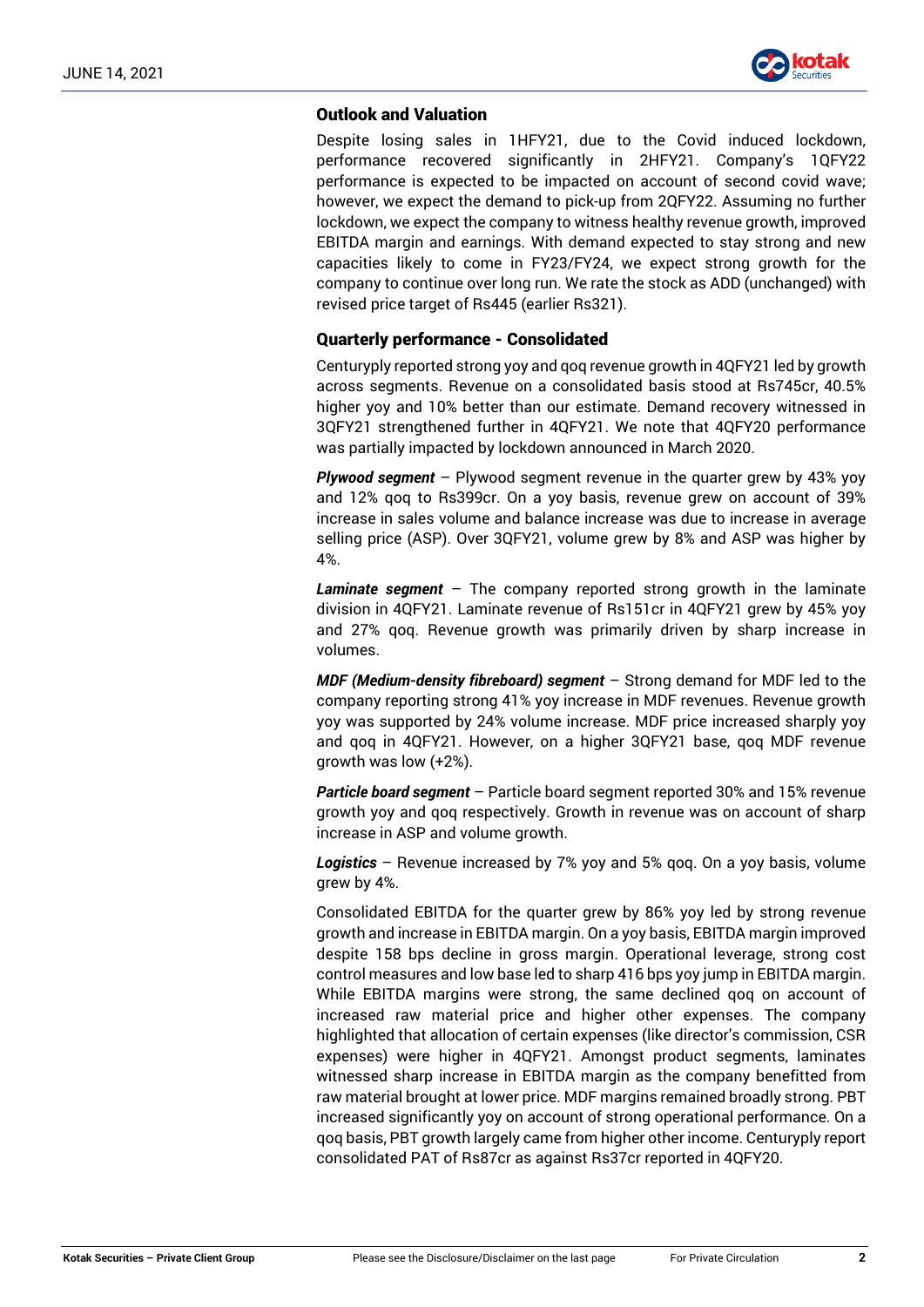

## Conference call highlights

- Management highlighted that 1QFY22 performance has been impacted due to lockdowns in the second covid wave. However, the company expects situation to improve in 2QFY22.
- The company witnessed cost reduction through their contract with consultant (BCG). The consultant has given the company annual cost reduction possibilities of Rs30crs. Now the company has extended the contract to cover the laminate division.
- For MDF, the company indicated that the imports are currently negligible. Further, the company highlighted that MDF capacity in India is very small as compared with China.
- Over the medium to long term, the management expects 10-15% growth in plywood segment, 15% plus growth in laminates and significantly higher growth in MDF segment.
- In terms of EBITDA margin, the company plans to reach margin of  $14-15\%$ in the plywood division (13.5-14% by end FY22). In laminates, the company believes 15-18% is the sustainable range. For MDF, the company expects to maintain its current level of EBITDA margin.
- Company is working towards increasing manufacturing capacities across multiple segments. In the plywood segment, Centuryply is enhancing capacity through adding balancing equipment and brownfield expansion in Punjab. In MDF, capacity is being increased through brownfield expansion in Punjab and a greenfield plant in Andhra Pradesh. For particle board, capacity increase is happening through adding balancing equipment. In laminates, the company highlighted that they will take call on increasing capacity next year.

## Outlook and Valuation

Centuryply reported another strong quarter in a relatively challenging environment. Company's 1QFY22 performance is expected to be impacted by lockdown amid second covid wave. Assuming no third wave, we expect the company's performance to pick-up from 2QFY22. Overall demand is expected to remain strong over the medium to long term. In the plywood segment, the company is looking at double-digit revenue growth. In laminates, the company expects growth in excess of 15%. Demand for readymade furniture, significant slowdown in imports and limited capacity addition in the domestic market is translating into strong demand for MDF. Company has also taken significant price increase in FY21 and that too will add towards revenue growth in FY22.

Company's EBITDA margin in the past three quarters ranged between 16.6% - 18.7% (average 17.4%). We have built in EBITDA margin of 16.7% for FY22E and 18.5% for FY23E. EBITDA margin to remain strong in view of pries hikes undertaken by the company, operational leverage from higher volumes, improved segment mix (high margin MDF share in revenue is expected to increase) and cost cutting initiatives (company has appointed Boston Consulting Group for cost control).

Company has embarked on capex across segments for future growth. Company is adding capacity in high growth/high margin MDF segment. Overall capex for the above announced plans is expected to be ~Rs700crs in FY22/FY23. We expect the company to fund its capex over the next two years through internal accrual. Management highlighted that the company was net debt free as of end FY21 (treasury asset of Rs191 cr as against Rs110 cr of borrowings).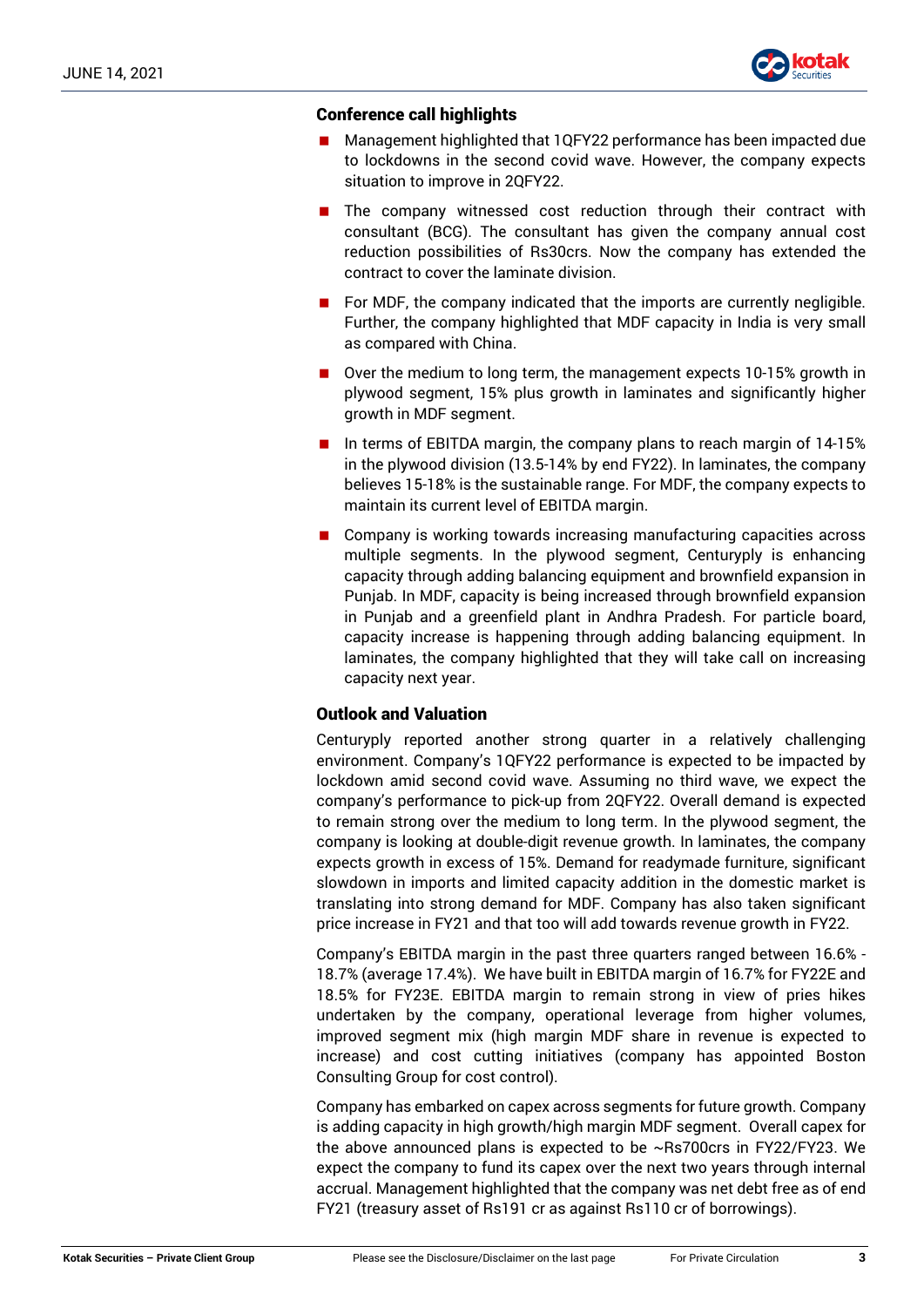

We revise our FY22E estimates lower to factor in impact of second covid wave on company's operation. We increase our FY23E estimate as we expect demand to remain robust and new capacities will aid additional sales. We rate the stock as ADD (unchanged) with revised price target of Rs445 (earlier Rs321). We value the stock at a PE of 28x on FY23E earnings, broadly in line with average historical one year forward PE (earlier valued at 22x FY23E earnings).

#### **Change in estimates**

| <b>FY22E</b>        |       |            |                          | <b>FY23E</b> |            |          |
|---------------------|-------|------------|--------------------------|--------------|------------|----------|
| <b>Rs</b> cr        | Old   | <b>New</b> | % change                 | Old          | <b>New</b> | % change |
| Revenues            | 2.544 | 2.528      | (0.6)                    | 2.864        | 2.964      | 3.5      |
| EBITDA margin (%)   | 18.0  | 16.7       | $\overline{\phantom{a}}$ | 18.4         | 18.5       |          |
| <b>Adjusted PAT</b> | 282   | 263        | (6.6)                    | 324          | 353        | 8.8      |

*Source: Kotak Securities – Private Client Group*

#### **One year forward PE**



*Source - Kotak Securities - PCG; Capitaline*

## About the company

Century plyboards is a leading player in plywood and laminate segment. In order to cater to varied customer preferences, companies have widened their product portfolio with multiple products at various price points. Century ply has presence in fast growing segments like MDF and particle boards. Company is also engaged in the container freight station (CFS) at Kolkata.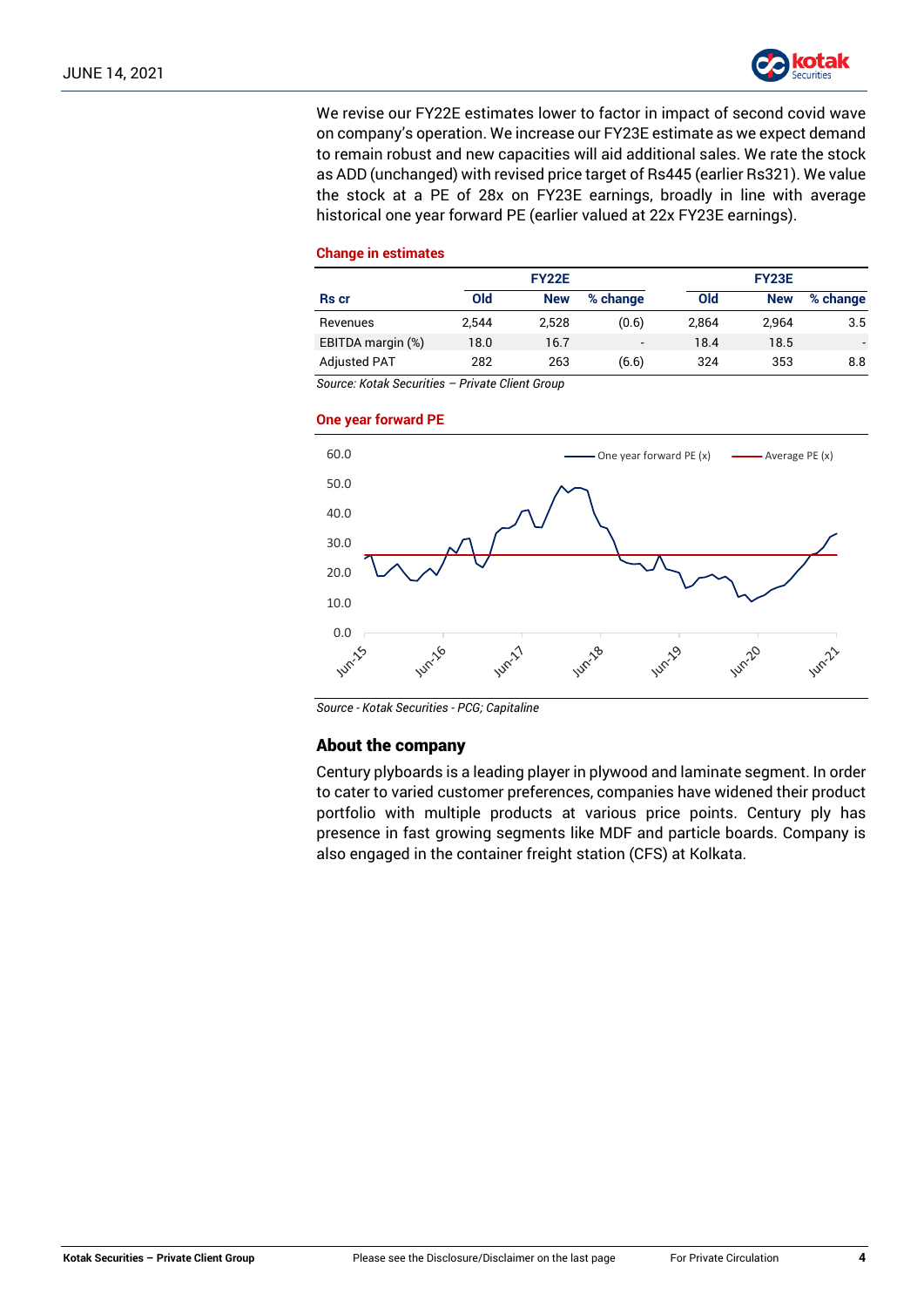# Financials: Consolidated

# **Profit and Loss Statement (Rs cr)**

| (Year-end Mar)               | <b>FY20</b> | <b>FY21</b> | <b>FY22E</b> | <b>FY23E</b> |
|------------------------------|-------------|-------------|--------------|--------------|
| <b>Revenues</b>              | 2,317       | 2,130       | 2,528        | 2,964        |
| % change YoY                 | 1.6         | (8.1)       | 18.7         | 17.2         |
| <b>EBITDA</b>                | 331         | 336         | 422          | 549          |
| % change YoY                 | 9.7         | 1.4         | 25.7         | 30.2         |
| Depreciation                 | 76          | 69          | 72           | 75           |
| <b>EBIT</b>                  | 254         | 267         | 350          | 474          |
| % change YoY                 | 5.1         | 4.9         | 31.1         | 35.5         |
| Net interest                 | 39          | 13          | 10           | 7            |
| Other Income                 | 13          | 17          | 15           | 10           |
| Exceptional income/(loss)    | (51)        | (12)        |              |              |
| <b>Profit before tax</b>     | 177         | 260         | 355          | 477          |
| % change YoY                 | (12.4)      | 46.5        | 36.8         | 34.2         |
| Tax                          | 52          | 68          | 92           | 124          |
| as % of PBT                  | 29.3        | 26.3        | 26.0         | 26.0         |
| Profit / (Loss) attributable |             |             |              |              |
| to minority                  | (25.3)      | (0.2)       | (0.2)        | (0.2)        |
| Profit after tax             | 151         | 191         | 263          | 353          |
| <b>Adjusted PAT</b>          | 176         | 203         | 263          | 353          |
| % change YoY                 | 18.8        | 15.3        | 29.4         | 34.1         |
| Shares OS (mn)               | 22          | 22          | 22           | 22           |
| <b>Adjusted EPS (Rs)</b>     | 7.9         | 9.1         | 11.8         | 15.9         |
| DPS (Rs)                     | 1.0         |             | 1.0          | 1.0          |

*Source: Company, Kotak Securities – Private Client Group*

# **Cash flow Statement (Rs cr)**

| (Year-end Mar)                    | <b>FY20</b> | <b>FY21</b> | <b>FY22E</b> | FY23E |
|-----------------------------------|-------------|-------------|--------------|-------|
| EBIT                              | 254         | 267         | 350          | 474   |
| Depreciation                      | 76          | 69          | 72           | 75    |
| Change in working capital         | 94          | 40          | (45)         | (63)  |
| Change in other net current asset | 8           | 64          | (5)          | (1)   |
| Operating cash flow               | 433         | 440         | 372          | 484   |
| Interest                          | (39)        | (13)        | (10)         | (7)   |
| Tax                               | (49)        | (53)        | (92)         | (124) |
| Other Income                      | 13          | 17          | 15           | 10    |
| Minority Interest                 | (27)        | 1           |              |       |
| Others                            | (7)         | (26)        | 0            | 0     |
| <b>Cash flow from operations</b>  | 323         | 366         | 285          | 363   |
| Capex                             | (8)         | (58)        | (306)        | (450) |
| (Inc)/decrease in investments     | 0           | (0)         |              |       |
| <b>Cash flow from investments</b> | (7)         | (58)        | (306)        | (450) |
| Proceeds from issue of equities   |             |             |              |       |
| Increase/(decrease) in debt       | (264)       | (131)       | (31)         | (4)   |
| Proceeds from share premium       |             |             |              |       |
| <b>Dividends</b>                  | (54)        |             | (22)         | (22)  |
| <b>Cash flow from financing</b>   | (317)       | (131)       | (53)         | (26)  |
| Opening cash                      | 26          | 25          | 201          | 127   |
| <b>Closing cash</b>               | 25          | 201         | 127          | 15    |

*Source: Company, Kotak Securities – Private Client Group*

**Balance sheet (Rs cr)**

| (Year-end Mar)                         | <b>FY20</b> | <b>FY21</b> | <b>FY22E</b> | <b>FY23E</b> |
|----------------------------------------|-------------|-------------|--------------|--------------|
| <b>Fixed Assets</b>                    | 795         | 784         | 1,018        | 1,393        |
| Long Term Investments                  | 6           | 6           | 6            | 6            |
| Current assets                         | 801         | 979         | 959          | 956          |
| Inventory                              | 398         | 369         | 399          | 452          |
| Debtors                                | 257         | 303         | 317          | 364          |
| <b>Current Investments</b>             |             |             |              |              |
| Cash & Bank                            | 25          | 201         | 127          | 15           |
| Loans and Adv & Others                 | 122         | 106         | 115          | 126          |
| <b>Deferred Tax Assets</b>             | 58          | 42          | 42           | 42           |
| <b>Total Assests</b>                   | 1,660       | 1,812       | 2,026        | 2,398        |
|                                        |             |             |              |              |
| Equity                                 | 22          | 22          | 22           | 22           |
| Reserves                               | 1,068       | 1,245       | 1,486        | 1,817        |
| Debt                                   | 268         | 137         | 107          | 103          |
| <b>Current Liabilities &amp; Prov.</b> | 303         | 408         | 412          | 457          |
| Payables                               | 152         | 209         | 208          | 244          |
| Other liabilities                      | 137         | 184         | 191          | 200          |
| Provisions                             | 14          | 15          | 13           | 14           |
| Deferred Tax Liability                 | 0           | 0           | 0            | 0            |
| Minority Interest                      | (2)         | (1)         | (1)          | (1)          |
| <b>Total liabilities</b>               | 1,660       | 1,812       | 2,026        | 2,398        |

*Source: Company, Kotak Securities – Private Client Group*

#### **Ratio Analysis**

| (Year-end Mar)              | <b>FY20</b> | <b>FY21</b> | <b>FY22E</b> | <b>FY23E</b> |
|-----------------------------|-------------|-------------|--------------|--------------|
| <b>Margins</b>              |             |             |              |              |
| EBITDA margin (%)           | 14.3        | 15.7        | 16.7         | 18.5         |
| EBIT margin (%)             | 11.0        | 12.5        | 13.8         | 16.0         |
| Adj. net profit margin (%)  | 7.6         | 9.5         | 10.4         | 11.9         |
| <b>Working capital days</b> |             |             |              |              |
| Inventory (days)            | 73          | 75          | 69           | 68           |
| Receivable (days)           | 47          | 62          | 55           | 55           |
| Payable (days)              | 24          | 36          | 30           | 30           |
| <b>Ratios</b>               |             |             |              |              |
| Debt/equity ratio (x)       | 0.2         | 0.1         | 0.1          | 0.1          |
| ROE (%)                     | 17.1        | 17.2        | 19.0         | 21.1         |
| <b>ROCE (%)</b>             | 18.5        | 20.6        | 24.2         | 27.2         |
| <b>Valuations</b>           |             |             |              |              |
| EV/ Sales                   | 4.1         | 4.3         | 3.7          | 3.2          |
| EV/EBITDA                   | 28.9        | 27.6        | 22.0         | 17.1         |
| Price to earnings (P/E)     | 52.8        | 45.8        | 35.4         | 26.4         |
| Price to book value (P/B)   | 8.5         | 7.3         | 6.2          | 5.1          |

*Source: Company, Kotak Securities – Private Client Group*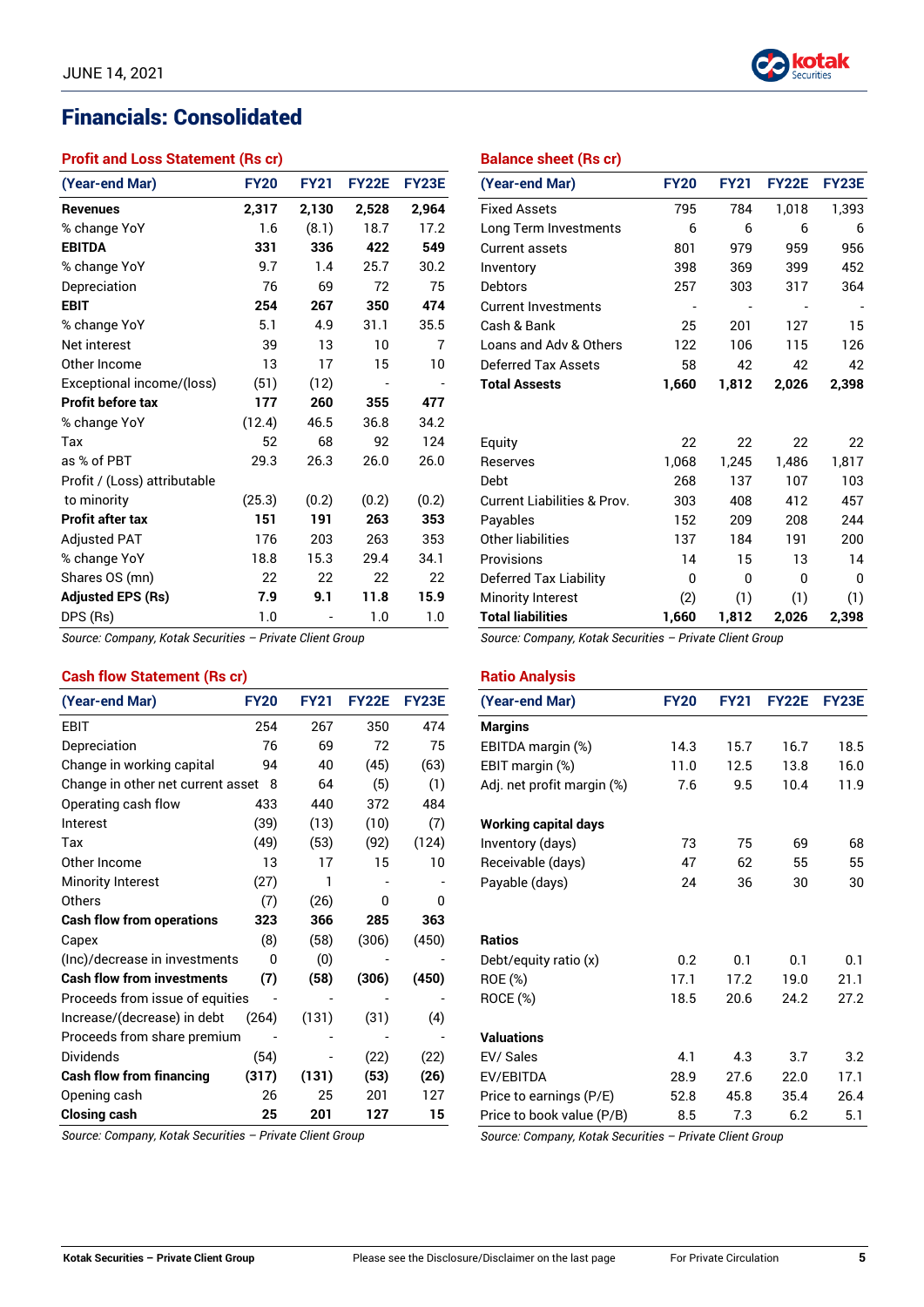

# **RATING SCALE (PRIVATE CLIENT GROUP)**

| <b>Definitions of ratings</b> |                 |                                                                                                                                                                                                                                                                                                                                                                                                                                        |
|-------------------------------|-----------------|----------------------------------------------------------------------------------------------------------------------------------------------------------------------------------------------------------------------------------------------------------------------------------------------------------------------------------------------------------------------------------------------------------------------------------------|
| <b>BUY</b>                    |                 | We expect the stock to deliver more than 15% returns over the next 12 months                                                                                                                                                                                                                                                                                                                                                           |
| <b>ADD</b>                    |                 | We expect the stock to deliver 5% - 15% returns over the next 12 months                                                                                                                                                                                                                                                                                                                                                                |
| <b>REDUCE</b>                 | -               | We expect the stock to deliver -5% - +5% returns over the next 12 months                                                                                                                                                                                                                                                                                                                                                               |
| <b>SELL</b>                   |                 | We expect the stock to deliver < -5% returns over the next 12 months                                                                                                                                                                                                                                                                                                                                                                   |
| <b>NR</b>                     | $\qquad \qquad$ | Not Rated. Kotak Securities is not assigning any rating or price target to the stock.<br>The report has been prepared for information purposes only.                                                                                                                                                                                                                                                                                   |
| <b>SUBSCRIBE</b>              | -               | We advise investor to subscribe to the IPO.                                                                                                                                                                                                                                                                                                                                                                                            |
| <b>RS</b>                     |                 | Rating Suspended. Kotak Securities has suspended the investment rating and price target<br>for this stock, either because there is not a sufficient fundamental basis for determining, or<br>there are legal, regulatory or policy constraints around publishing, an investment rating or<br>target. The previous investment rating and price target, if any, are no longer in effect for this<br>stock and should not be relied upon. |
| <b>NA</b>                     |                 | Not Available or Not Applicable. The information is not available for display or is not<br>applicable                                                                                                                                                                                                                                                                                                                                  |
| <b>NM</b>                     |                 | Not Meaningful. The information is not meaningful and is therefore excluded.                                                                                                                                                                                                                                                                                                                                                           |
| <b>NOTE</b>                   | $\qquad \qquad$ | Our target prices are with a 12-month perspective. Returns stated in the rating scale are our<br>internal benchmark.                                                                                                                                                                                                                                                                                                                   |

#### **FUNDAMENTAL RESEARCH TEAM (PRIVATE CLIENT GROUP)**

| <b>Rusmik Oza</b>                                                                               | <b>Arun Agarwal</b>                                                   | <b>Amit Agarwal, CFA</b>     | Priyesh Babariya           |
|-------------------------------------------------------------------------------------------------|-----------------------------------------------------------------------|------------------------------|----------------------------|
| Head of Research                                                                                | Auto & Auto Ancillary                                                 | Transportation, Paints, FMCG | <b>Research Associate</b>  |
| rusmik.oza@kotak.com                                                                            | arun.agarwal@kotak.com                                                | agarwal.amit@kotak.com       | priyesh.babariya@kotak.com |
| +91 22 6218 6441                                                                                | +91 22 6218 6443                                                      | +91 22 6218 6439             | +91 22 6218 6433           |
| Jatin Damania                                                                                   | Purvi Shah                                                            | K. Kathirvelu                |                            |
| Metals & Mining, Midcap                                                                         | Pharmaceuticals                                                       | <b>Support Executive</b>     |                            |
| jatin.damania@kotak.com                                                                         | purvi.shah@kotak.com                                                  | k.kathirvelu@kotak.com       |                            |
| +91 22 6218 6440                                                                                | +91 22 6218 6432                                                      | +91 22 6218 6427             |                            |
| Sumit Pokharna<br>Oil and Gas, Information Tech<br>sumit.pokharna@kotak.com<br>+91 22 6218 6438 | Pankaj Kumar<br>Midcap<br>pankajr.kumar@kotak.com<br>+91 22 6218 6434 |                              |                            |

# **TECHNICAL RESEARCH TEAM (PRIVATE CLIENT GROUP)**

| <b>Shrikant Chouhan</b>    |
|----------------------------|
| shrikant.chouhan@kotak.cor |
| +91 22 6218 5408           |

**Shrikant Chouhan Amol Athawale Sayed Haider** m amol.athawale@kotak.com Research Associate

+91 22 6218 5408 +91 20 6620 3350 sayed.haider@kotak.com +91 22 62185498

#### **DERIVATIVES RESEARCH TEAM (PRIVATE CLIENT GROUP)**

 $+91$  22 6218 5497

**Sahaj Agrawal Prashanth Lalu Prasenjit Biswas, CMT, CFTe** [sahaj.agrawal@kotak.com](mailto:sahaj.agrawal@kotak.com) [prashanth.lalu@kotak.com](mailto:prashanth.lalu@kotak.com) [prasenjit.biswas@kotak.com](mailto:prasenjit.biswas@kotak.com)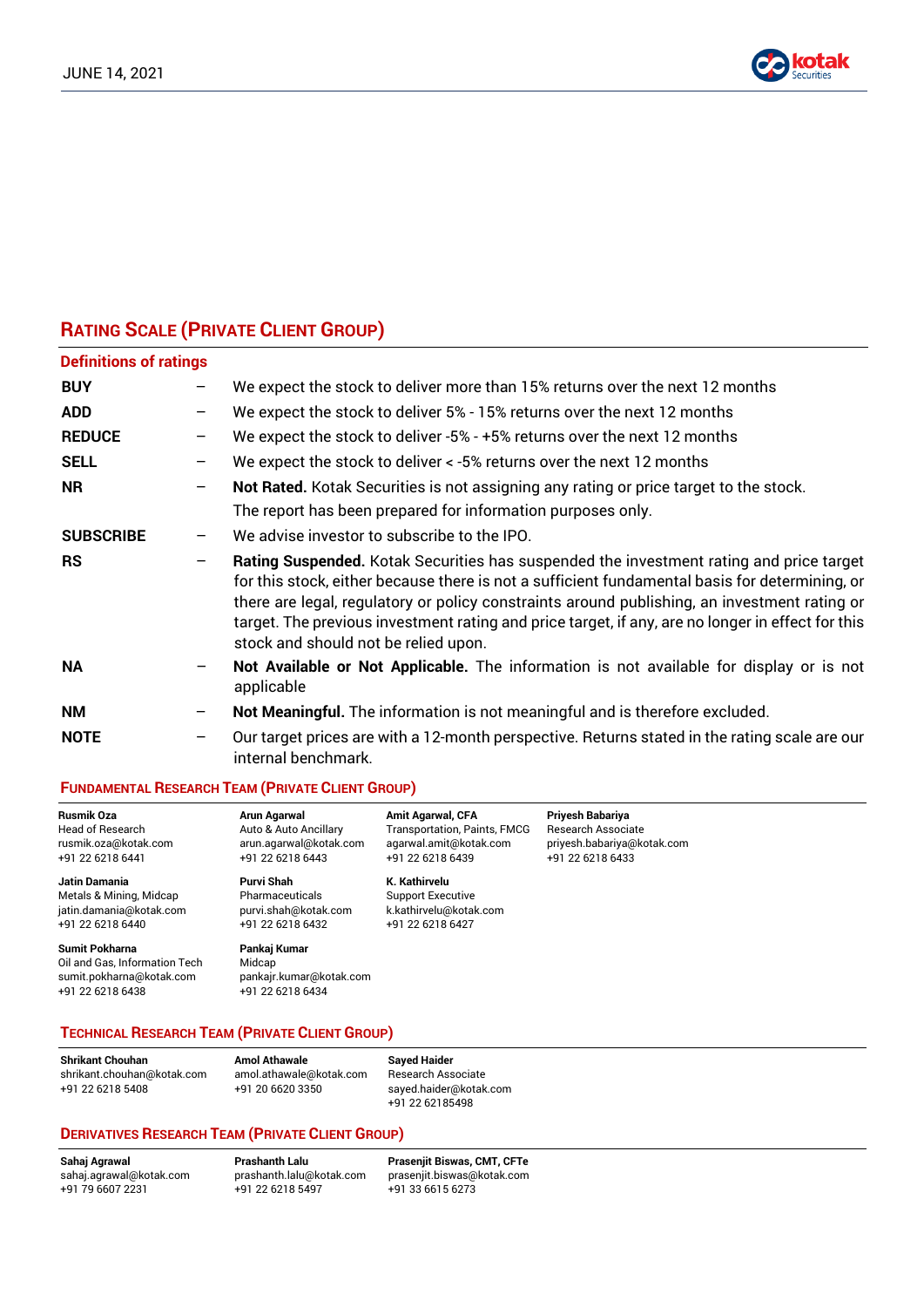

#### **Disclosure/Disclaimer (Private Client Group)**

Kotak Securities Limited established in 1994, is a subsidiary of Kotak Mahindra Bank Limited. Kotak Securities is one of India's largest brokerage and distribution house.

Kotak Securities Limited is a corporate trading and clearing member of BSE Limited (BSE), National Stock Exchange of India Limited (NSE), Metropolitan Stock Exchange of India Limited (MSE), National Commodity and Derivatives Exchange (NCDEX) and Multi Commodity Exchange (MCX). Our businesses include stock broking, services rendered in connection with distribution of primary market issues and financial products like mutual funds and fixed deposits, depository services and Portfolio Management.

Kotak Securities Limited is also a depository participant with National Securities Depository Limited (NSDL) and Central Depository Services (India) Limited (CDSL).<br>Kotak Securities Limited is also registered with Insuranc Limited and is also a Mutual Fund Advisor registered with Association of Mutual Funds in India (AMFI). We are registered as a Research Analyst under SEBI (Research Analyst) Regulations, 2014.

We hereby declare that our activities were neither suspended nor we have defaulted with any stock exchange authority with whom we are registered in last five years. However SEBI, Exchanges and Depositories have conducted the routine inspection and based on their observations have issued advise/warning/deficiency letters/ or levied minor penalty on KSL for certain operational deviations. We have not been debarred from doing business by any Stock Exchange / SEBI or any other authorities; nor has our certificate of registration been cancelled by SEBI at any point of time.

We offer our research services to clients as well as our prospects.

This document is not for public distribution and has been furnished to you solely for your information and must not be reproduced or redistributed to any other person.<br>Persons into whose possession this document may come a

This material is for the personal information of the authorized recipient, and we are not soliciting any action based upon it. This report is not to be construed as an offer to sell or the solicitation of an offer to buy any security in any jurisdiction where such an offer or solicitation would be illegal. It is for the general information of clients of Kotak Securities Ltd. It does not constitute a personal recommendation or take into account the particular investment objectives, financial situations, or needs of individual clients.

We have reviewed the report, and in so far as it includes current or historical information, it is believed to be reliable though its accuracy or completeness cannot be guaranteed. Neither Kotak Securities Limited, nor any person connected with it, accepts any liability arising from the use of this document. The recipients of this material should rely on their own investigations and take their own professional advice. Price and value of the investments referred to in this material may go up or down. Past performance is not a guide for future performance. Certain transactions -including those involving futures, options and other derivatives as well as noninvestment grade securities - involve substantial risk and are not suitable for all investors. Reports based on technical analysis centers on studying charts of a stock's price movement and trading volume, as opposed to focusing on a company's fundamentals and as such, may not match with a report on a company's fundamentals.

Opinions expressed are our current opinions as of the date appearing on this material only. While we endeavor to update on a reasonable basis the information discussed in this material, there may be regulatory, compliance or other reasons that prevent us from doing so. Prospective investors and others are cautioned that any forward-looking statements are not predictions and may be subject to change without notice. Our proprietary trading and investment businesses may make investment decisions that are inconsistent with the recommendations expressed herein.

Kotak Securities Limited has two independent equity research groups: Institutional Equities and Private Client Group. This report has been prepared by the Private Client Group.

We and our affiliates/associates, officers, directors, and employees, Research Analyst(including relatives) worldwide may: (a) from time to time, have long or short positions in, and buy or sell the securities thereof, of company (ies) mentioned herein or (b) be engaged in any other transaction involving such securities and earn brokerage or other compensation or act as a market maker in the financial instruments of the subject company/company (ies) discussed herein or act as advisor or lender / borrower to such company (ies) or have other potential/material conflict of interest with respect to any recommendation and related information and opinions at the time of publication of Research Report or at the time of public appearance. Kotak Securities Limited (KSL) may have proprietary long/short position in the above mentioned scrip(s) and therefore may be considered as interested. The views provided herein are general in nature and does not consider risk appetite or investment objective of particular investor; readers are requested to take independent professional advice before investing. This should not be construed as invitation or solicitation<br>to do business with KSL. Kotak Securities Limited PCG research and accordingly PMS may have positions contrary to the PCG research recommendation. Kotak Securities Limited does not provide any promise or assurance of favourable view for a particular industry or sector or business group in any manner. The investor is requested to take into consideration all the risk factors including their financial condition, suitability to risk return profile and take professional advice before investing.

The analyst for this report certifies that all of the views expressed in this report accurately reflect his or her personal views about the subject company or companies and its or their securities, and no part of his or her compensation was, is or will be, directly or indirectly related to specific recommendations or views expressed in this report.

No part of this material may be duplicated in any form and/or redistributed without Kotak Securities' prior written consent.

Details of Associates are available on [www.kotak.com](http://www.kotak.com/)

1. "Note that the research analysts contributing to the research report may not be registered/qualified as research analysts with FINRA; and

2. Such research analysts may not be associated persons of Kotak Mahindra Inc and therefore, may not be subject to NASD Rule 2711 restrictions on communications with a subject company, public appearances and trading securities held by a research analyst account

Any U.S. recipients of the research who wish to effect transactions in any security covered by the report should do so with or through Kotak Mahindra Inc. (Member FINRA/SIPC) and (ii) any transactions in the securities covered by the research by U.S. recipients must be effected only through Kotak Mahindra Inc. (Member FINRA/SIPC) at 369 Lexington Avenue 28th Floor NY NY 10017 USA (Tel:+1 212-600-8850).

Kotak Securities Limited and its non US affiliates may, to the extent permissible under applicable laws, have acted on or used this research to the extent that it relates to non US issuers, prior to or immediately following its publication. This material should not be construed as an offer to sell or the solicitation of an offer to buy any security in any jurisdiction where such an offer or solicitation would be illegal. This research report and its respective contents do not constitute an offer or invitation to purchase or subscribe for any securities or solicitation of any investments or investment services. Accordingly, any brokerage and investment services including the products and services described are not available to or intended for Canadian persons or US persons."

Research Analyst has served as an officer, director or employee of subject company(ies): No

We or our associates may have received compensation from the subject company(ies) in the past 12 months.

We or our associates have managed or co-managed public offering of securities for the subject company(ies) in the past 12 months: No

We or our associates may have received compensation for investment banking or merchant banking or brokerage services from the subject company(ies) in the past 12 months. We or our associates may have received any compensation for products or services other than investment banking or merchant banking or brokerage services from the subject company(ies) in the past 12 months. We or our associates may have received compensation or other benefits from the subject company(ies) or third party in connection with the research report. Our associates may have financial interest in the subject company(ies).

Research Analyst or his/her relative's financial interest in the subject company(ies): No

Kotak Securities Limited has financial interest in the subject company(ies) at the end of the month immediately preceding the date of publication of Research Report: No

Nature of financial interest is holding of equity shares or derivatives of the subject company.

Our associates may have actual/beneficial ownership of 1% or more securities of the subject company(ies) at the end of the month immediately preceding the date of publication of Research Report.

Research Analyst or his/her relatives has actual/beneficial ownership of 1% or more securities of the subject company(ies) at the end of the month immediately preceding the date of publication of Research Report: No.

Kotak Securities Limited has actual/beneficial ownership of 1% or more securities of the subject company(ies) at the end of the month immediately preceding the date of publication of Research Report: No